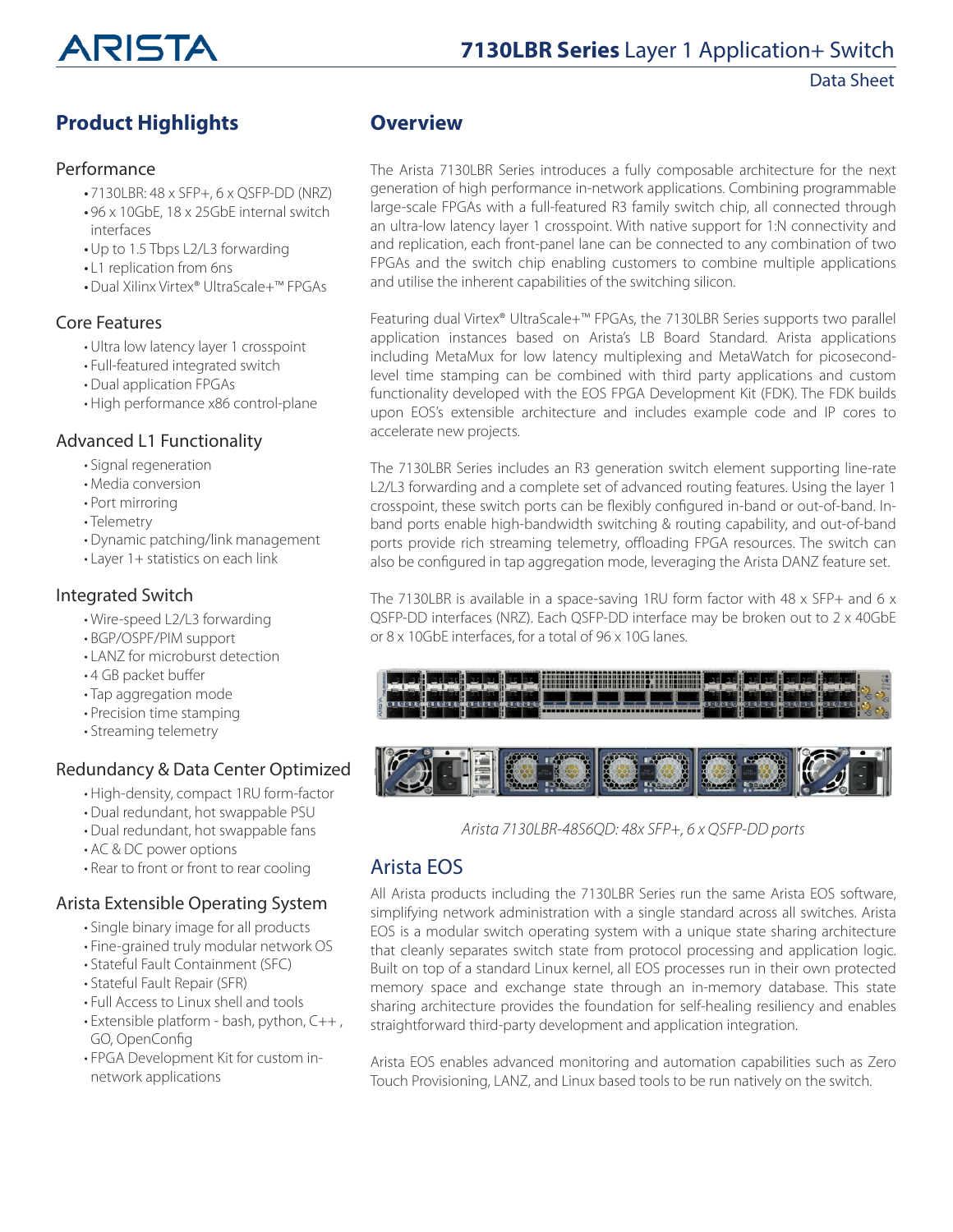

#### Composable Architecture

To address dynamic application requirements, the 7130LBR features a composable architecture centered around a high-density layer 1 crosspoint. Through the crosspoint any front-panel port can be linked 1:1 or mirrored to any of the platform components. The R-Series switch can be used as a standard in-band device, or traffic can be replicated to it for counters and streaming telemetry. FPGAs support Arista's 7130 applications, third-party developed images and customer applications.



*Arista 7130LBR-48S6QD System Architecture*

#### 7130 FPGA Applications

Arista offers several powerful network applications to simplify and transform network infrastructure. These applications are designed for use cases including ultra-low latency exchange trading, network visibility and vendor- or broker-based shared services. These applications enable a complete lifecycle of networking functions, such as packet replication, multiplexing, filtering, time stamping, aggregation and capture.

| <b>Application</b> | <b>Overview</b>                                                | <b>Key Features</b>                                                                                                                                             | Use it for                                                                                                                                                                                                                                         |
|--------------------|----------------------------------------------------------------|-----------------------------------------------------------------------------------------------------------------------------------------------------------------|----------------------------------------------------------------------------------------------------------------------------------------------------------------------------------------------------------------------------------------------------|
| <b>MetaWatch</b>   | Advanced network<br>monitoring                                 | • Tapping<br>• Large scale, lossless tap aggregation<br>• Multi-port data capture<br>• Sub-nanosecond precise time stamping<br>• Deep buffering (32 GB)         | • In-depth network monitoring and<br>visibility<br>• Improved network reliability &<br>troubleshooting problems<br>• Market data & packet capture<br>• Accurate latency measurement &<br>monitoring<br>• Regulatory compliance (MiFID II - RTS 25) |
| <b>MetaMux</b>     | Low-latency<br>multiplexing                                    | • Data aggregation in 39 nanoseconds<br>• Deterministic jitter<br>• Packet statistics<br>• BGP & PIM support                                                    | • Ultra-low latency network connectivity<br>for trading<br>• Market data fan-out and data<br>aggregation for order entry at<br>nanosecond levels                                                                                                   |
| MultiAccess*       | Connection sharing<br>with enhanced<br>security                | • Low-latency multiplexing and security<br>from 55 nanoseconds<br>• ACL-based configurable filtering<br>• Easy to deploy data privacy for connection<br>sharing | • Secure network connection sharing<br>• Providing sponsored access to multiple<br>clients<br>• Multi tenant exchange access<br>• Low latency interconnect sharing                                                                                 |
| <b>Exchange*</b>   | In-line packet time-<br>stamping enabling<br>exchange fairness | • Timestamp at the edge of trading venue<br>networks<br>• Enabled by reliable accuracy<br>• Time/latency in the venue<br>implementation becomes less relevant   | • Increase exchange fairness<br>• Reduce trading venue latency sensitivity                                                                                                                                                                         |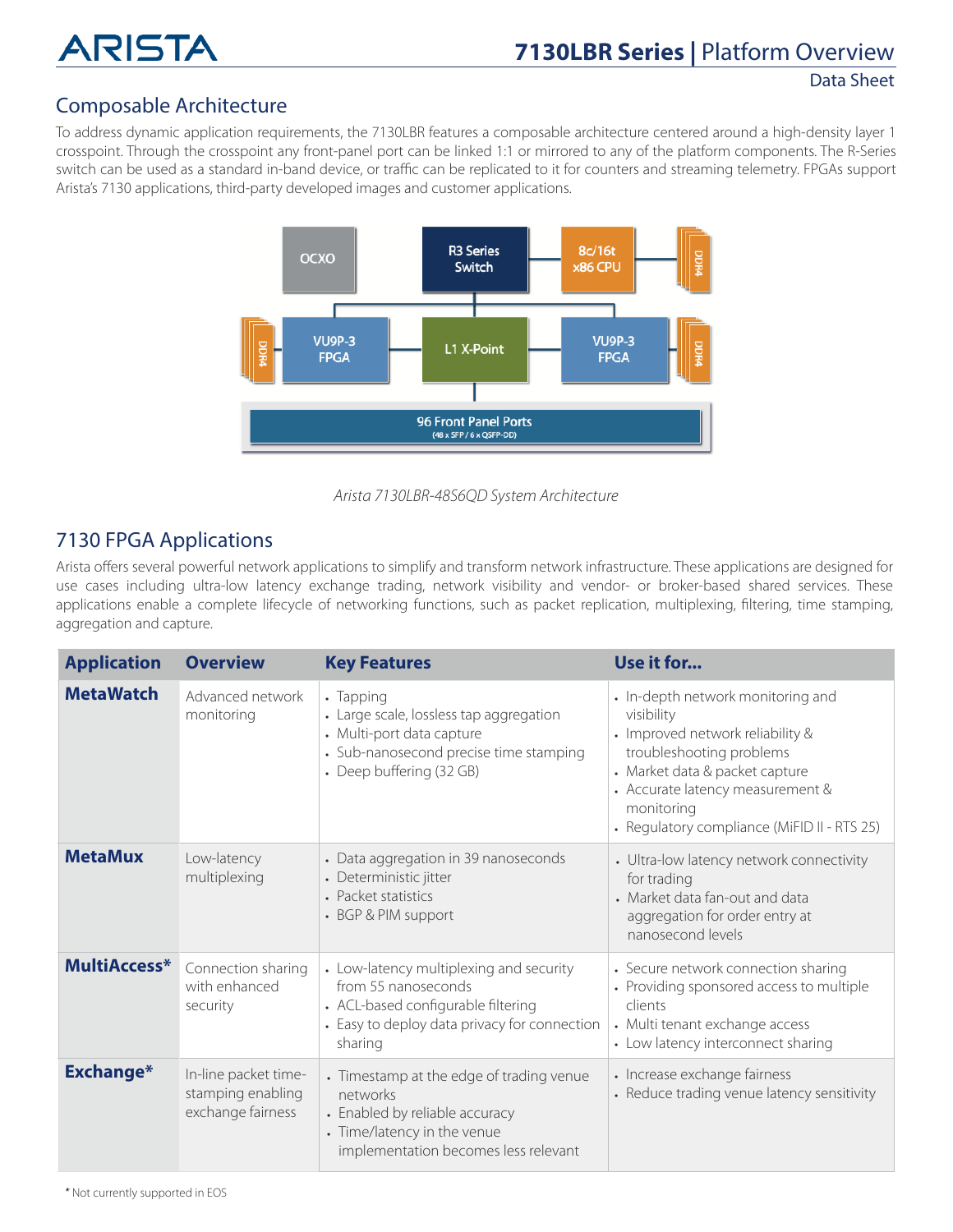

# Custom Applications & FPGA Development Kit

FPGA developers can write custom applications for the 7130LBR Series with Arista's FPGA Development Kit (FDK). The FDK includes API documentation, sample code, and IP cores to streamline development. Arista development toolkits enable complete and unfettered access to the facilities provided by the in-system FPGAs.

| <b>IP Core</b>       | <b>Features</b>                                                                                                                                                                  |
|----------------------|----------------------------------------------------------------------------------------------------------------------------------------------------------------------------------|
| <b>10GbE MAC/PHY</b> | • Ultra low latency 10GbE ethernet PCS/PMA and MAC<br>• 10GbE & 1GbE support<br>• AXI4 stream interface<br>• Register interface for counters and link status                     |
| 25GbE MAC/PHY        | • Ultra low latency 25GbE ethernet PCS/PMA and MAC<br>• 25GbE support<br>• AXI4 stream interface<br>• Register interface for counters and link status                            |
| Timestamper          | • Complete precision timestamping system<br>• Includes timestamper core + sync & control daemon<br>• PPS synchronization<br>• Example Start-of-Frame timestamping application    |
| <b>Mux</b>           | • 10GbE packet multiplexer<br>• Configurable scheduling algorithms<br>• Advanced eXtensible Interface (AXI4) streaming inputs<br>• Status and packet counters<br>• Storm control |

#### Precision Timing (IEEE 1588v2 and PPS)

To meet the stringent timing and synchronization requirements in financial markets, telecom, and media & entertainment networks, Arista's 7130LBR delivers high precision in-band time and frequency distribution support via Precision Time Protocol (PTP, IEEE 1588v2) with optional Pulse-Per-Second (PPS) inputs for added accuracy. Leveraging a high stability on-board oscillator, 7130LBRs can achieve picosecond-level time synchronization.

The 7130LBR features two front-panel SMA PPS inputs, with optional primary/secondary failover for added resiliency. An internal PPS distribution network delivers PPS signals to each application FPGA. Two front-panel SMA outputs can forward PPS or output the internal 10Mhz clock to downstream systems.

#### High Availability and Flexibility

The Arista 7130LBR Series were designed for flexible deployment and continuous operations with system wide monitoring of both hardware and software components, simple serviceability and provisioning to prevent single points of failure.

Key features include:

- AC and DC power supply options
- Front to Rear cooling with dynamic temperature control.
- Redundant, color coded, field serviceable power and cooling subsystems:
	- 1+1 hot-swappable platinum rated power supplies
	- N+1 hot-swappable fans
- Live software patching
- Self healing software with Stateful Fault Repair (SFR)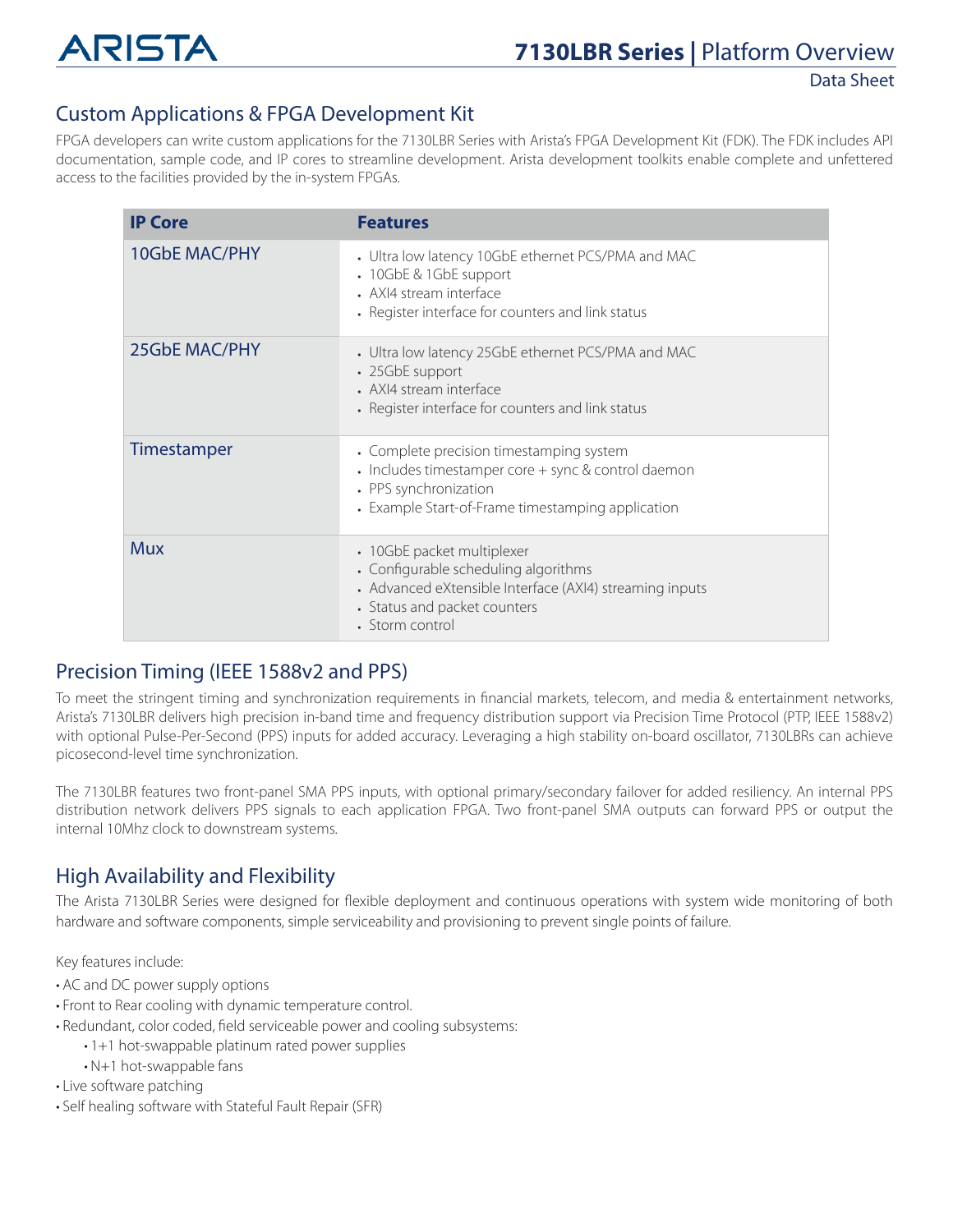

# **Integrated R3-Series Switch**

The integrated switch in the 7130LBR Series offers a wide range of features for different applications. When connected directly to the front-panel interfaces through the crosspoint, it provides high-performance switching and routing capable of 2.4 Tbps of throughput. Its deep buffer virtual output queue (VOQ) architecture eliminates head-of-line (HOL) blocking and virtually eliminates packet drops even in the most congested network scenarios. An advanced traffic scheduler fairly allocates bandwidth between all virtual output queues while accurately following queue disciplines including weighted fair queueing, fixed priority, or hybrid schemes. As a result, the R3-Series switch can handle the most demanding data center requirements with ease, including mixed traffic loads of real-time, multicast, and storage traffic while still delivering low latency.

Using the crosspoint to mirror front-panel traffic, the switch can also be used out-of-band for monitoring layer 1 paths or FPGA links, saving valuable FPGA logic. In tap aggregation mode, the switch supports time stamping, traffic steering, and N:M mirroring with arbitrary aggregation groups.

#### FlexRouteTM

The Arista FlexRoute Engine provides support for the full internet routing table, in hardware, with IP forwarding at Layer 3 and with sufficient headroom for future growth in both IPv4 and IPv6 route scale to more than 1.4 million routes. The innovative FlexRoute Engine with its patented algorithmic approach to building layer 3 forwarding tables on Arista R-Series Universal Spine and Leaf platforms is unique to Arista and a key enabler in calling these platforms routers.

#### Accelerated sFlow

SFlow is a powerful tool used commonly by network operators for advanced network telemetry, capacity planning, security analysis and quality of experience monitoring. Traditional sFlow utilizes a system CPU for processing samples of hundreds of thousands of flows. In modern high performance systems guaranteed high rate sampling requires the capability to both sample and process packet rates of billions of packets per second. With the R-Series Accelerated sFlow feature, the sampling and processing of flow samples into sFlow datagrams is handled via integrated sFlow engines capable of supporting 1:500 sampling rates on full wire speed systems or higher rates with selective sampling based on triggers and filters. All sFlow v5 information is included in the sFlow records ensuring consistent integration with existing standard sFlow collection and analysis tools and no loss of information.

| <b>R-Series Switch Profiles</b>                         |          |                 |
|---------------------------------------------------------|----------|-----------------|
| Profile                                                 | 13       | <b>Balanced</b> |
| <b>ARP Entries</b>                                      | 88k      | 80k             |
| MAC Addresses                                           | 224k     | 224k            |
| <b>IPv4 Unicast Routes</b>                              | 1450k    | 800k            |
| <b>Additional IPv4 Unicast</b><br>Routes with FlexRoute | $+1792k$ | $+1792k$        |
| <b>IPv6 Unicast Routes</b>                              | 433-483k | 250-267k        |
| <b>Multicast Routes</b>                                 | 128k     | 128k            |
| <b>TCAM ACL Entries</b><br>(Per chip)                   | 24k      | 24k             |
| Traffic Policy ACL IPv4<br>Prefixes                     | 30k      | 30k             |
| Traffic Policy ACL IPv6<br>Prefixes                     | 10k      | 10k             |
| <b>FCMP</b>                                             | 512-Way  | $512-Way$       |

#### In-band Network Telemetry

In-band network telemetry, or INT, is a standards-based approach to providing deep visibility into traffic in real-time, with no impact on switch performance. INT provides per-flow monitoring of traffic drops, latency, congestion and the network path. INT information can be exported in IPFIX or sFlow formats to a management system or collector such as Arista CloudVision, for predictive analytics and deep forensics to measure latency per device and across the network, trace packets and reconstruct path topology as well as detecting hotspots. In-band Network Telemetry is available on the R-Series switch, with the ability to originate, pass and terminate, along with mirroring to external collectors.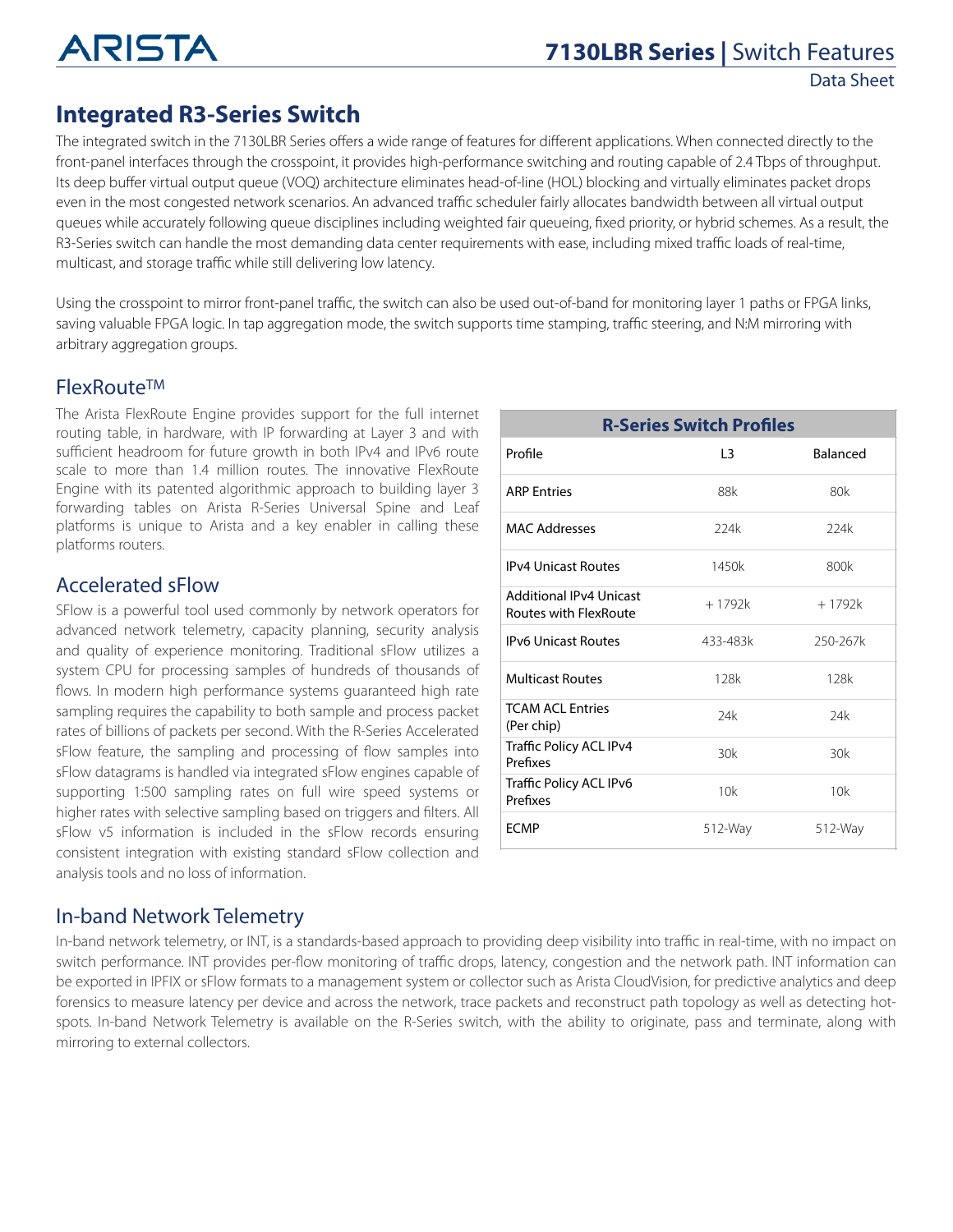

# **7130LBR Series |** Switch Features

Data Sheet

#### Layer 2 Features

- 802.1w Rapid Spanning Tree
- 802.1s Multiple Spanning Tree Protocol
- Rapid Per VLAN Spanning Tree (RPVST+)
- 4096 VLANs
- $\cdot$  O-in-O
- 802.3ad Link Aggregation/LACP
	- 256 Ports / Channel
	- 1024 groups per system (subject to system density)
- MLAG (Multi-Chassis Link Aggregation)
	- Uses IEEE 802.3ad LACP
	- 512 ports per MLAG
- 802.1Q VLANs/Trunking
- 802.1AB Link Layer Discovery Protocol
- 802.3x Flow Control \*
- Jumbo Frames (9216 Bytes)
- IGMP v1/v2/v3 snooping
- Storm Control

## Layer 3 Features

- Static Routes
- Routing Protocols: OSPF, OSPFv3, BGP, MP-BGP, IS-IS, and RIPv2
- BGP FlowSpec, BMP, BGP-RPKI, PIC
- 512-way Equal Cost Multipath Routing (ECMP)
- VRF, Inter-VRF Route Leaking
- Bi-Directional Forwarding Detection (BFD)
- Unicast Reverse Path Forwarding (uRPF)
- VXLAN Bridging and Routing
- VRRP
- Virtual ARP (VARP)
- Policy Based Routing (PBR)
- Route Maps
- RCF

#### Multicast

- $\cdot$  IGMP v2/v3
- MLD v2
- Protocol Independent Multicast (PIM-SM / PIM-SSM)
- PIM-BiDir \*
- Anycast RP (RFC 4610)
- Multicast Source Discovery Protocol (MSDP)

# Advanced Monitoring and Provisioning

- Latency Analyzer and Microburst Detection (LANZ)
	- Configurable Congestion Notification (CLI, Syslog)
	- Streaming Events (GPB Encoded)
- Zero Touch Provisioning (ZTP)
- Advanced Mirroring
	- Port Mirroring (14 sessions)
	- Enhanced Remote Port Mirroring
	- SPAN/TAP M:N Aggregation
	- L2/3/4 Filtering
- Post-card Telemetry
- Advanced Event Management suite (AEM)
	- CLI Scheduler
	- Event Manager
	- Event Monitor
	- Linux tools
- Integrated packet capture/analysis with TCPDump
- Restore and Configure from USB
- RFC 3176 sFlow

# MPLS Support

- LDP, RSVP-TE, Segment Routing (SR), SR-TE, BGP-LU, BGP-LS, TE-FRR, TI-LFA
- L3VPN, 6PE/6vPE, L2VPN EoMPLS PWEs, VPLS\*, EVPN-MPLS Gateway
- EVPN (L2 and L3), EVPN-MPLS, EVPN A-A, EVPN-VPWS, EVPN-DCI\*, EVPN-Multicast

#### Security Features

- Control Plane Protection (CPP)
- Ingress / Egress ACLs using L2, L3, L4 fields
- Ingress / Egress ACL Logging and Counters
- MAC ACLs
- ACL Deny Logging
- ACL Counters
- Atomic ACL Hitless restart
- DHCP Relay / Snooping
- MACsec (802.1AE)
- TACACS+
- RADIUS
- ARP trapping and rate limiting

#### Quality of Service (QoS) Features

- Up to 8 queues per port
- Strict priority queueing
- 802.1p based classification
- DSCP based classification and remarking
- Egress shaping / Weighted round robin (WRR)
- WFQ, CIR\*, ETS\*, Fixed Priority
- Policing / Shaping, H-QoS
- Explicit Congestion Notification (ECN) marking
- 802.1Qbb Per-Priority Flow Control (PFC)

#### Network Management

- CloudVision
- Configuration rollback and commit
- SNMP  $v1, v2, v3$
- Management over IPv6
- Telnet and SSHv2
- Syslog
- AAA
- Industry Standard CLI
- System Logging
- Environment monitoring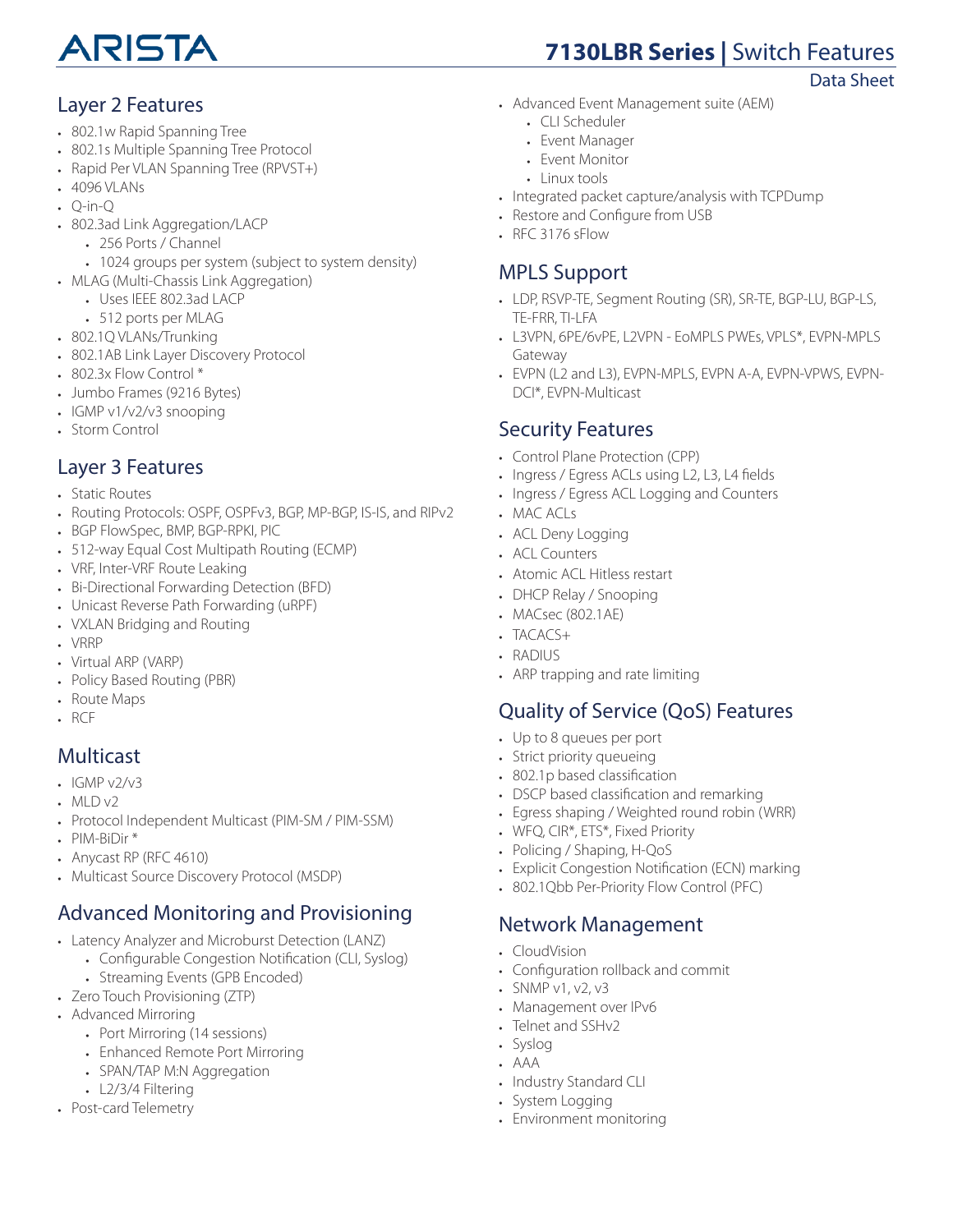

# **7130LBR Series |** Switch Features

Data Sheet

# Precision Timing

- Synchronous Ethernet with ESMC
- IEEE 1588-2008 PTP T-GM, T-BC, T-TSC
- G.8275.1, G.8275.2
- G.8261, G.8264

# System Scalability

- 9216 Byte Jumbo Frame Support
- 8 Priority Queues per Port
- Large Scale Link Aggregation Groups (LAG)
	- 1024 x 16 Ports per LAG
	- 64 x 256 Ports per LAG
- Virtual Output Queueing
- Distributed Scheduler

# Standards Compliance

- 802.1D Bridging and Spanning Tree
- 802.1p QOS/COS
- 802.1Q VLAN Tagging
- 802.1w Rapid Spanning Tree
- 802.1s Multiple Spanning Tree Protocol
- 802.1AB Link Layer Discovery Protocol
- 802.3ad Link Aggregation with LACP
- 802.3x Flow Control
- 802.3ab 1000BASE-T
- 802.3z Gigabit Ethernet
- 802.3ae 10 Gigabit Ethernet
- 802.3ba 40 Gigabit Ethernet
- RFC 2460 Internet Protocol, Version 6 (IPv6)
- RFC 2461 Neighbor Discovery for IP Version 6 (IPv6)
- RFC 2462 IPv6 Stateless Address Autoconfiguration
- RFC 2463 Internet Control Message Protocol (ICMPv6)
- IEEE 1588-2008 Precision Time Protocol

#### SNMP MIBs

- RFC 3635 EtherLike-MIB
- RFC 3418 SNMPv2-MIB
- RFC 2863 IF-MIB
- RFC 2864 IF-INVERTED-STACK-MIB
- RFC 2096 IP-FORWARD-MIB
- RFC 4363 Q-BRIDGE-MIB
- RFC 4188 BRIDGE-MIB
- RFC 2013 UDP-MIB
- RFC 2012 TCP-MIB
- RFC 2011 IP-MIB
- RFC 2790 HOST-RESOURCES-MIB
- RFC 3636 MAU-MIB
- RMON-MIB
- RMON2-MIB
- HC-RMON-MIB
- LLDP-MIB
- LLDP-EXT-DOT1-MIB
- LLDP-EXT-DOT3-MIB
- ENTITY-MIB
- ENTITY-SENSOR-MIB
- ENTITY-STATE-MIB
- ARISTA-ACL-MIB
- ARISTA-QUEUE-MIB
- RFC 4273 BGP4-MIB
- RFC 4750 OSPF-MIB
- ARISTA-CONFIG-MAN-MIB
- ARISTA-REDUNDANCY-MIB
- RFC 2787 VRRPv2MIB
- MSDP-MIB
- PIM-MIB
- IGMP-MIB
- IPMROUTE-STD-MIB
- SNMP Authentication Failure trap
- ENTITY-SENSOR-MIB support for DOM (Digital Optical Monitoring)
- User configurable custom OIDs

See EOS release notes for latest supported MIBs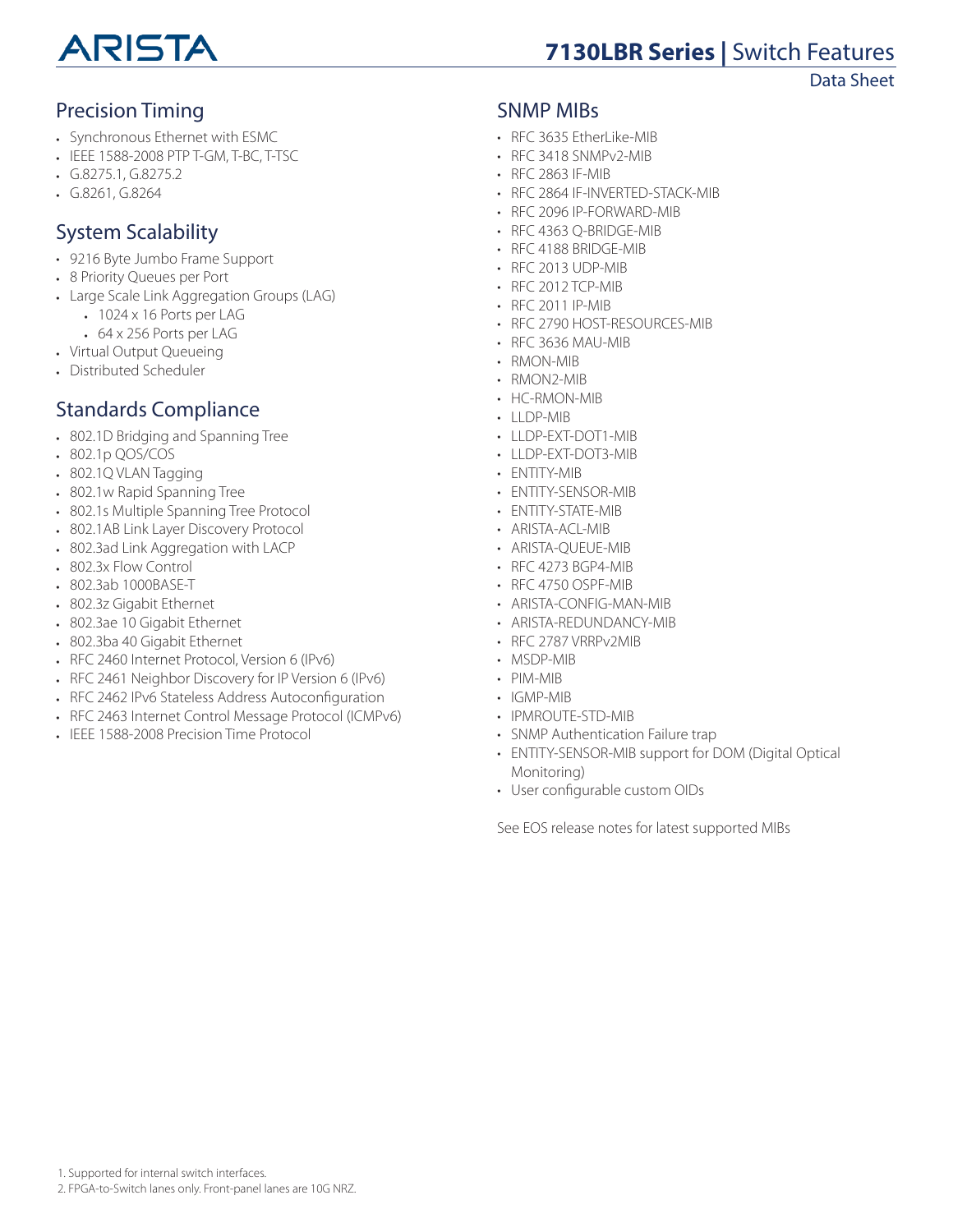# **7130LBR Series | Technical Specifications**

# **Specifications**

Data Sheet

| <b>Switch Model</b>                   | 7130LBR-48S6QD                                                                  |  |
|---------------------------------------|---------------------------------------------------------------------------------|--|
| Front-Panel Ports                     | 48x SFP+, 6x QSFP-DD (10G NRZ)                                                  |  |
| Layer 1 Throughput                    | 100M-11.3Gbps per lane                                                          |  |
| Layer 1 Latency                       | From 6 ns                                                                       |  |
| <b>FPGA</b>                           | 2x Xilinx® UltraScale+™ VU9P-3                                                  |  |
| <b>FPGA DRAM</b>                      | 32GB DDR4 per FPGA                                                              |  |
| FPGA Crosspoint Interfaces            | 48x 10GbE per FPGA                                                              |  |
| R-Series Switch Throughput            | 1.5 Tbps                                                                        |  |
| R-Series Switch Packet Buffer         | 4 GB                                                                            |  |
| Internal Switch Interfaces            | 9x 25GbE lanes to each FPGA<br>48x 10GbE lanes to crosspoint<br>4x 10GbE to CPU |  |
| FPGA Development Kit (FDK)            | Yes                                                                             |  |
| Vitis™ Development Kit (VDK)          | Yes <sup>1</sup>                                                                |  |
| Clock                                 | OCXO                                                                            |  |
| CPU                                   | 8-core x86                                                                      |  |
| System DRAM / SSD                     | 64 GB / 120 GB                                                                  |  |
| RS-232 Serial Ports                   | $1(RJ-45)$                                                                      |  |
| <b>USB Ports</b>                      | $\mathbf{1}$                                                                    |  |
| 100/1000 Management Ports             | $\mathbf{1}$                                                                    |  |
| PPS Input Ports (5V TTL, 50Ω or Hi-Z) | $\overline{2}$                                                                  |  |
| PPS Output Ports (5V TTL)             | $\overline{2}$                                                                  |  |
| Hot-swap Power Supplies               | $2(1+1$ redundant)                                                              |  |
| Hot-swappable Fans                    | 3 (N+1 redundant)                                                               |  |
| Reversible Airflow Option             | Yes                                                                             |  |
| Typical/Max Power Draw <sup>2</sup>   | <b>TBD</b>                                                                      |  |
| <b>Rack Units</b>                     | 1 <sup>U</sup>                                                                  |  |
| Size (WxHxD)                          | 17.32 x 1.73 x 25.75 inches<br>$(44.0 \times 4.4 \times 65.4 \text{ cm})$       |  |
| Weight                                | 32.9 lbs (14.9 kg)                                                              |  |
| Fan Tray                              | FAN-7011H                                                                       |  |
| Power Supplies                        | PWR-1511-AC or PWR-1511-DC                                                      |  |
| <b>EOS Feature Licenses</b>           | Group 4                                                                         |  |
| Minimum EOS                           | 4.28.0F                                                                         |  |

1. Not currently supported in EOS

2. Typical power consumption measured at 25C ambient with 50% load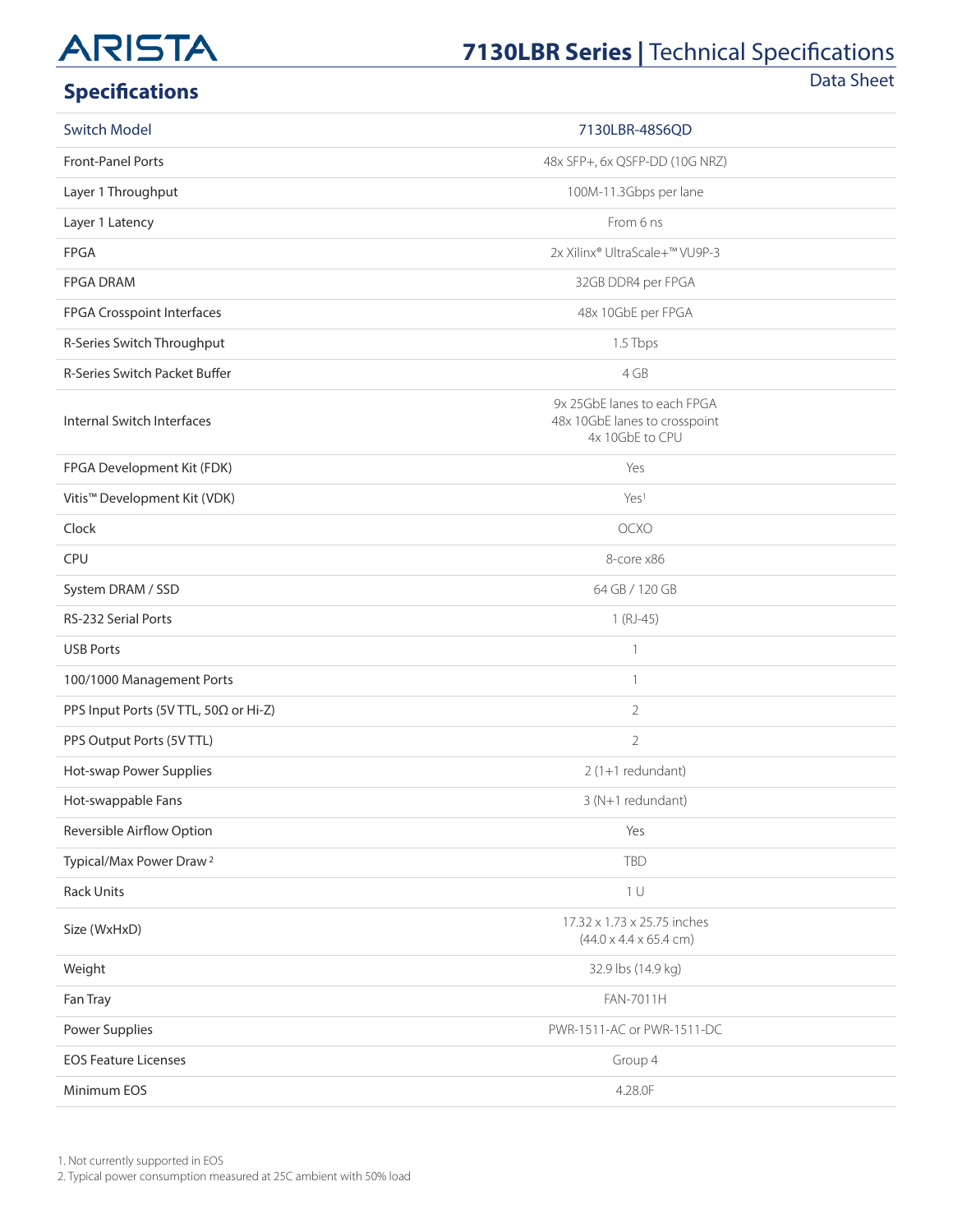# **7130LBR Series | Technical Specifications**

Data Sheet

#### Environmental Characteristics

| Operating Temperature | 0 to 40°C (32 to 104°F)                          |
|-----------------------|--------------------------------------------------|
| Storage Temperature   | $-40$ to 70 $\degree$ C (-40 to 158 $\degree$ F) |
| Relative Humidity     | 5 to 95%                                         |
| Operating Altitude    | 0 to 10,000 ft. (0-3,000m)                       |

## Standards Compliance

| <b>FMC</b>                             | Emissions: FCC, EN55032, EN61000-3-2,<br>FN61000-3-3                                                                                                                                                                                                                  |
|----------------------------------------|-----------------------------------------------------------------------------------------------------------------------------------------------------------------------------------------------------------------------------------------------------------------------|
| Immunity                               | EN55024, EN55035<br>EN300 386                                                                                                                                                                                                                                         |
| Safety                                 | UL/CSA 60950-1, EN 62368-1, IEC-62368-1, IEC<br>60950-1<br>CB Scheme with all country differences                                                                                                                                                                     |
| Certifications                         | North America (NRTL)<br>European Union (EU)<br><b>BSMI</b> (Taiwan)<br>C-Tick (Australia)<br>CCC (PRC)<br>KC (S. Korea)<br>EAC (Eurasian Customs Union)<br>VCCI (Japan)                                                                                               |
| European<br>Union<br><b>Directives</b> | 2014/35/EU Low Voltage Directive<br>2014/30/FU FMC Directive<br>2012/19/FU Waste Flectrical and Flectronic<br>Equipment (WEEE) Directive<br>2011/65/FU Restrictions of Hazardous<br>Substances (RoHS) Directive<br>2015/863/EU Commission Delegated Directive<br>(EU) |

# Power Supply Specifications

| <b>Power Supply</b>          | <b>PWR-1511-AC</b> | <b>PWR-1511-DC</b> |
|------------------------------|--------------------|--------------------|
| Input Voltage                | 200-240V AC        | $-48$ to $-60$ VDC |
| <b>Typical Input Current</b> | 96A                | 35.2A Max (-48V)   |
| Input Frequency              | 50/60Hz            | DС                 |
| <b>Output Power</b>          | 1500W              | 1500W              |
| Input Connector              | IFC 320-C13        | AWG #6 Max         |
| Efficiency (Typical)         | 93% Platinum       | 92%                |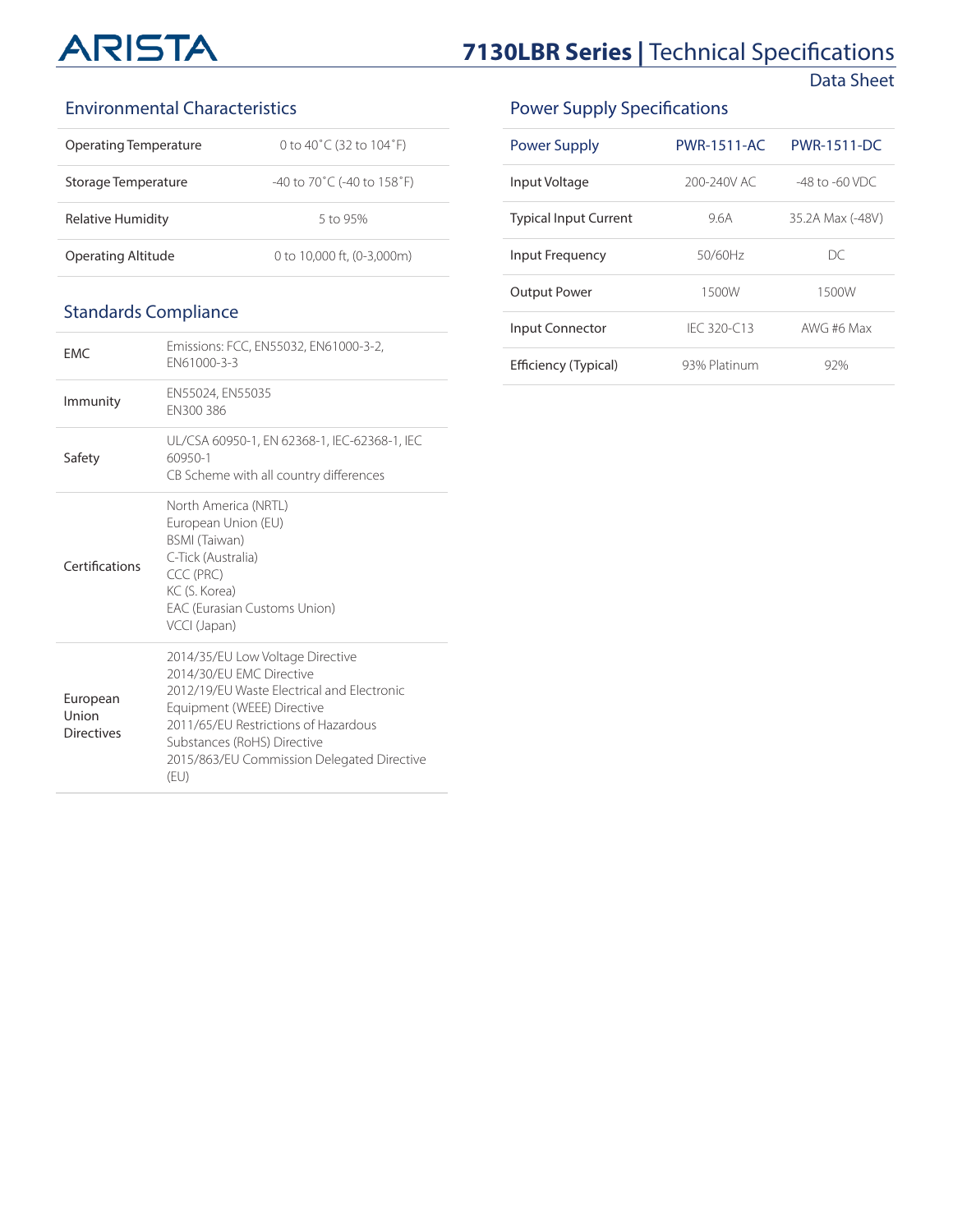#### Arista Optics and Cables

The Arista 7130LBR Series supports a wide range of pluggable optics and cables. For details about the different optical modules and the minimum EOS Software release required for each of the supported optical modules, visit **[https://www.arista.com/en/products/](https://www.arista.com/en/products/transceivers-cables) [transceivers-cables.](https://www.arista.com/en/products/transceivers-cables)**

#### **Supported Optics and Cables**

| <b>Interface Type</b> | QSFP-DD (NRZ) Ports                   |
|-----------------------|---------------------------------------|
| 400GBASE-CR8 1        | QSFP-DD to QSFP-DD: 1m-2.5m lengths   |
| 200GBASE-CR4 1        | QSFP-DD to 2xQSFP: 1m to 2.5m lengths |
| 100GBASE-CR4 1        | QSFP-DD to 2xQSFP: 1m to 3m lengths   |
| 100GBASE-CR2 1        | QSFP-DD to 4xQSFP: 1m to 3m lengths   |
| 50GBASE-CR 1          | QSFP-DD to 8xQSFP: 1m to 3m lengths   |
| 25GBASE-CR 1          | QSFP-DD to 8xSFP: 1m to 3m lengths    |
| 10GBASE-CR            | QSFP+ to 4xSFP+: 0.5m-5m lengths      |
| 40GBASE-CR4           | QSFP+ to QSFP+: 0.5m-5m lengths       |
| 40GBASE-AOC           | 3m to 100m lengths                    |
| 40GBASE-UNIV          | 150m OM3 / 150m OM4, 500m SM          |
| 40GBASE-SRBD          | 100m OM3 /150m OM4 Duplex MMF         |
| 40GBASE-SR4           | 100m OM3 /150m OM4 Parallel MMF       |
| 40GBASE-XSR4          | 300m OM3 /400m OM4 Parallel MMF       |
| 40GBASE-PLRL4         | 1km (1km 4x10G LR/LRL)                |
| 40GBASE-PLR4          | 10km (10km 4x10G LR/LRL)              |
| 40GBASE-LRL4          | 1km Duplex SM                         |
| 40GBASE-LR4           | 10km Duplex SM                        |
| 40GBASE-ER4           | 40km Duplex SM                        |

#### **Supported Optics and Cables**

| 10G <sub>b</sub> F | SFP+ ports                     |
|--------------------|--------------------------------|
| 10GBASE-CR         | SFP+ to SFP+: 0.5m-5m lengths  |
| 10GBASE-AOC        | SFP+ to SFP+: 3m-30m lengths   |
| 10GBASE-SRL        | 100m OM3 /150m OM4 Duplex MMF  |
| 10GBASE-SR         | 300m OM3 / 400m OM4 Duplex MMF |
| 10GBASF-LRL        | 1km Duplex SM                  |
| 10GBASF-LR         | 10km Duplex SM                 |
| 10GBASF-FR         | 40km Duplex SM                 |
| 10GBASE-ZR         | 80km Duplex SM                 |
| 10GBASE-T          | Up to 30m over Cat6a           |
| 10GBASE-DWDM       | 80km Duplex SM                 |
| 1GbF SX/LX/TX      | 550m / 10km / 100m             |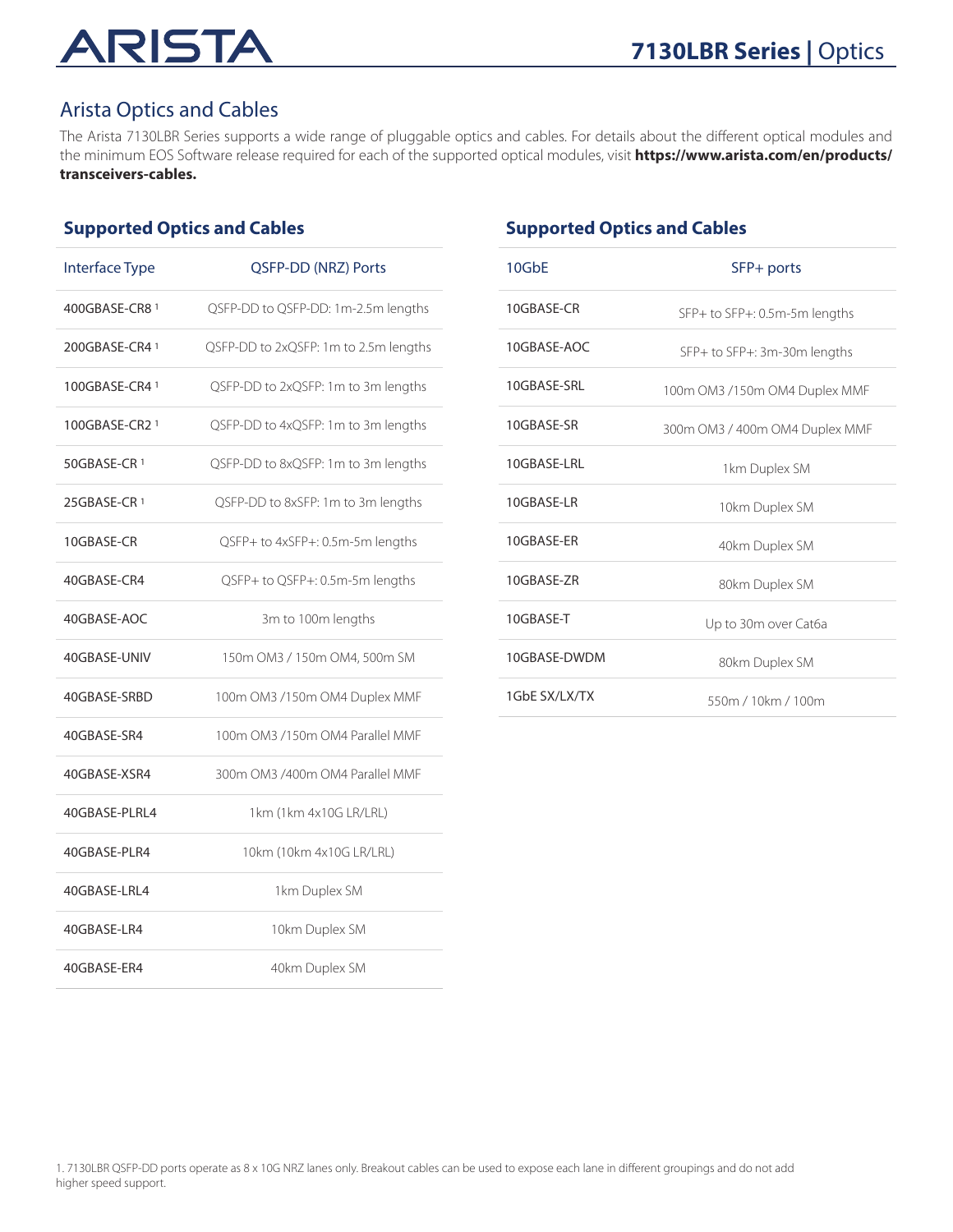# **7130LBR Series |** Ordering Information

| <b>Product Number</b> | Data Sheet<br><b>Product Description</b>                                                                                                                 |
|-----------------------|----------------------------------------------------------------------------------------------------------------------------------------------------------|
| DCS-7130LBR-48S6QD-F  | Arista 7130 Series, with 48 SFP+, 6 QSFP-DD, Layer 1 X-point, 2x VU9P-3 FPGA, R series switch, front-to-rear air, 2xAC                                   |
| DCS-7130LBR-48S6QD-R  | Arista 7130 Series, with 48 SFP+, 6 QSFP-DD, Layer 1 X-point, 2x VU9P-3 FPGA, R series switch, rear-to-front air, 2xAC                                   |
| DCS-7130LBR-48S6QD#   | Arista 7130 Series, with 48 SFP+, 6 QSFP-DD, Layer 1 X-point, 2x VU9P-3 FPGA, R series switch, configurable fans & psu                                   |
| LIC-FIX-4-E           | Enhanced L3 License for Arista Group 4 Fixed switches, (BGP, OSPF, ISIS, PIM, NAT)                                                                       |
| LIC-FIX-4-V           | Virtualization license for Group 4 Arista Fixed switches (VMTracer and VXLAN)                                                                            |
| LIC-FIX-4-V2          | EOS Extensions, Security and Partner Integration license for Arista Group 4 Fixed switches                                                               |
| LIC-FIX-4-Z           | Monitoring & Automation license for Arista Group 4 Fixed switches (ZTP, LANZ, TapAgg, OpenFlow)                                                          |
| LIC-FIX-4-FLX-L       | FLX-Lite License for Arista Fixed switches Group 4 - Full Routing Up to 256K Routes, EVPN, VXLAN, SR, base MPLS LSR<br>(no TE or link/node protection)   |
| LIC-FIX-4-FLX         | FLX License for Arista Fixed switches Group 4 - Full Routing Up to 2M Routes, >24K ACL, EVPN, VXLAN, SR, Adv MPLS<br>LSR with TE or link/node protection |

# Optional Components and Spares

| PWR-1511-AC-RED    | Arista PSU, 1RU, AC, 1500W, FORWARD, 73.5MM                                                                                         |
|--------------------|-------------------------------------------------------------------------------------------------------------------------------------|
| PWR-1511-AC-BLUE   | Arista PSU, 1RU, AC, 1500W, REVERSE, 73.5MM                                                                                         |
| PWR-1511-DC-RED    | Arista PSU, 1RU, DC/DC, 1500W, FORWARD, 73.5MM                                                                                      |
| PWR-1511-DC-BLUE   | Arista PSU, 1RU, DC/DC, 1500W, REVERSE, 73.5MM                                                                                      |
| <b>FAN-7011H-F</b> | Spare fan module for Arista 7000 Series 1RU High Speed Fan (front-to-rear airflow)                                                  |
| <b>FAN-7011H-R</b> | Spare fan module for Arista 7000 Series 1RU High Speed Fan (rear-to-front airflow)                                                  |
| KIT-7101-D         | Spare accessory kit (v3) for Arista tool-free switches with deep chassis adapters, C13/14 power cords (2-Post ears not<br>included) |
| KIT-7101-RK        | Spare 4-post tool-less rail kit (v3). (Compatible with KIT-ADJ-RLR)                                                                 |
| KIT-7101-LD-RK     | Extended length 4-post tool-less rail kit $(v3)$ , includes adapters for deep chassis                                               |
| KIT-ADJ-RLR        | Spare adapters for deep tool-free switches (pair) (Compatible with KIT 7101/7102 only)                                              |
| KIT-GND-EXT-1RU    | Arista 7000 Series 1RU Ground Extender Kit for NEBS compliance (All 7280R3 1RU models)                                              |